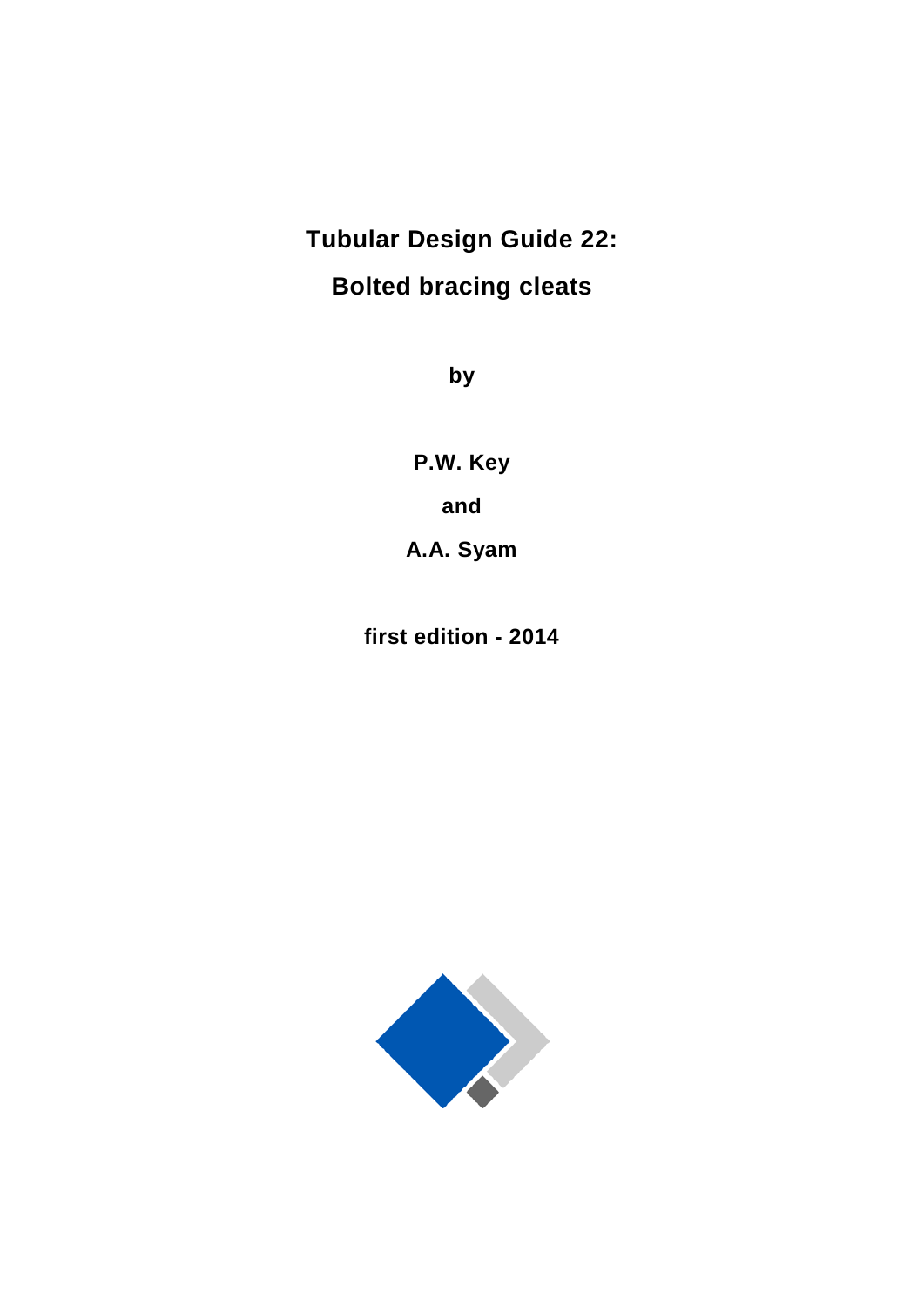#### AUSTRALIAN STEEL INSTITUTE (ABN)/ACN (94) 000 973 839

### **Tubular Design Guide 22 Bolted bracing cleats**

Copyright © 2014 by AUSTRALIAN STEEL INSTITUTE

### Published by: AUSTRALIAN STEEL INSTITUTE

All rights reserved. This book or any part thereof must not be reproduced in any form without the written permission of Australian Steel Institute.

*Note to commercial software developers: Copyright of the information contained within this publication is held by Australian Steel Institute (ASI). Written permission must be obtained from ASI for the use of any information contained herein which is subsequently used in any commercially available software package.*

FIRST EDITION 2014 (LIMIT STATES)

National Library of Australia Cataloguing-in-Publication entry:

Key, Peter W. Tubular Design Guide 22: Bolted bracing cleats / Peter W. Key, Arun A. Syam.

ISBN 978 1 921476 31 0 (pbk.). Series: Structural steel tubular connection series. Includes bibliographical references. Steel, Structural—Standards - Australia. Structural engineering. Syam, Arun A. Australian Steel Institute. 624.1821021894

Also in this series: Tubular Design Guide 20: Background and design basis Tubular Design Guide 21: Bolted bracing connections Tubular Design Guide 23: Plate fitments Tubular Design Guide 24: Bolted planar connections Tubular Design Guide 25: Fully welded – Simple planar connections Tubular Design Guide 26: Fully welded – Gap planar connections Tubular Design Guide 27: Fully welded – Overlap planar connections

**Disclaimer:** The information presented by the Australian Steel Institute in this publication has been prepared for general information only and does not in any way constitute recommendations or professional advice. While every effort has been made and all reasonable care taken to ensure the accuracy of the information contained in this publication, this information should not be used or relied upon for any specific application without investigation and verification as to its accuracy, suitability and applicability by a competent professional person in this regard. The Australian Steel Institute, its officers and employees and the authors and editors of this publication do not give any warranties or make any representations in relation to the information provided herein and to the extent permitted by law (a) will not be held liable or responsible in any way; and (b) expressly disclaim any liability or responsibility for any loss or damage costs or expenses incurred in connection with this publication by any person, whether that person is the purchaser of this publication or not. Without limitation, this includes loss, damage, costs and expenses incurred as a result of the negligence of the authors, editors or publishers.

The information in this publication should not be relied upon as a substitute for independent due diligence, professional or legal advice and in this regards the services of a competent professional person or persons should be sought.

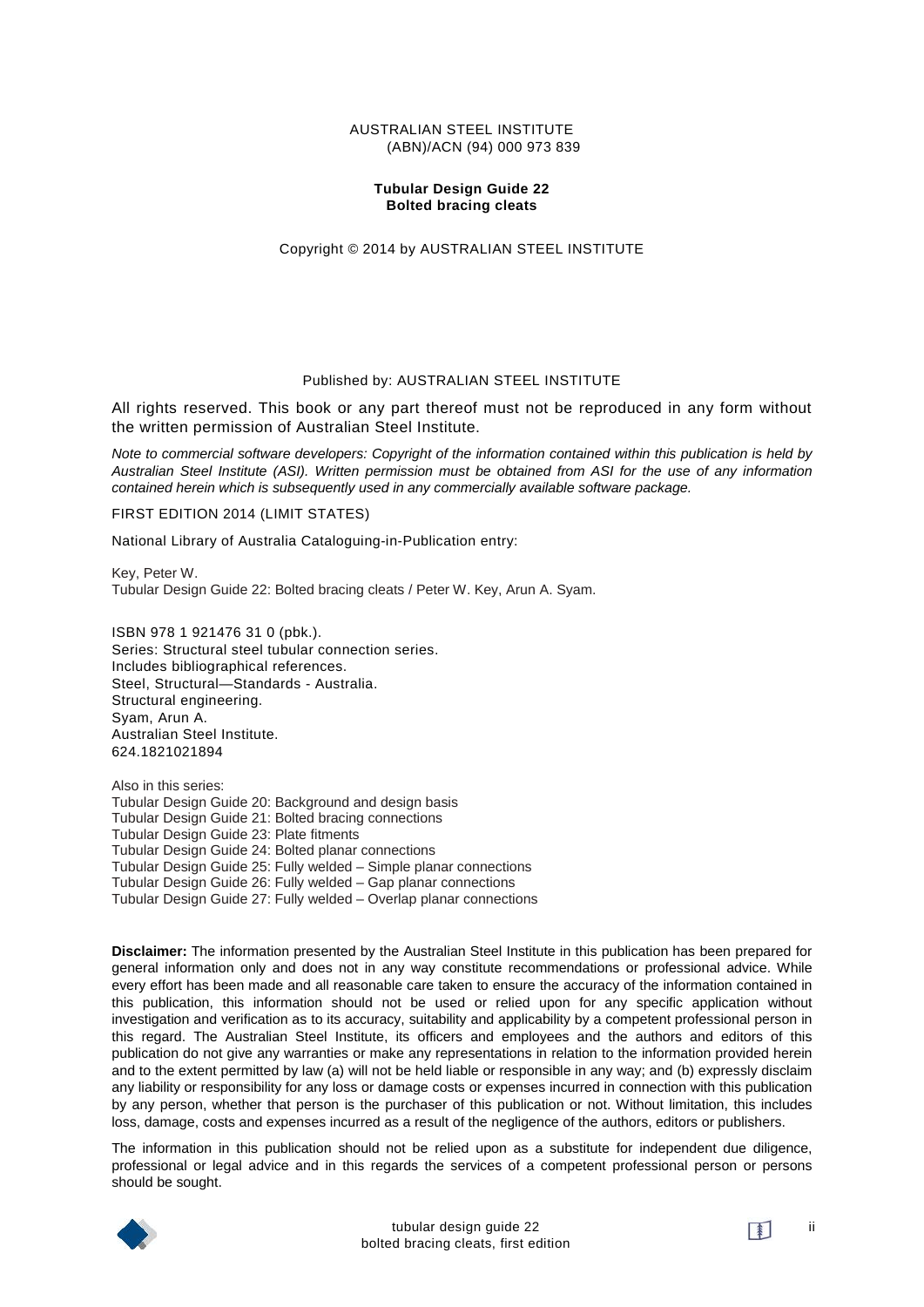|                | Preface           | List of Figures<br><b>List of Tables</b><br><b>About the Authors</b><br>Acknowledgements |                                                                                                                                                                                 | v<br>vi<br>vii<br>viii<br>ix                                   |
|----------------|-------------------|------------------------------------------------------------------------------------------|---------------------------------------------------------------------------------------------------------------------------------------------------------------------------------|----------------------------------------------------------------|
| 1              |                   | 1.1 Background                                                                           | <b>CONCEPT OF DESIGN GUIDES</b><br>1.2 Included connections                                                                                                                     | $1 - 1$<br>$1 - 1$<br>$1 - 2$                                  |
| $\overline{2}$ |                   | 2.1.1                                                                                    | <b>TECHNICAL BASIS</b><br>2.1 Technical background<br><b>Technical basis</b><br>2.1.2 Validity limits<br>2.1.3 Design capacity factors<br>2.2 Properties of connection elements | $2 - 1$<br>$2 - 1$<br>$2 - 1$<br>$2 - 1$<br>$2 - 4$<br>$2 - 5$ |
|                |                   | 2.2.2<br>2.2.3<br>2.2.4                                                                  | 2.2.1 General<br>Component material yield<br>stress<br>SSHS material properties<br>Design yield stress for                                                                      | $2 - 5$<br>$2 - 5$<br>$2 - 6$                                  |
|                |                   | 2.2.5<br>2.2.6                                                                           | Australian produced SSHS<br>Design capacity of welds<br>Design capacity of bolts<br>2.3 References for Sections 1 and 2                                                         | $2 - 7$<br>$2 - 7$<br>2-8<br>$2 - 9$                           |
| 3              | 3.1<br>3.3<br>3.4 | <b>BRACING CLEAT</b><br>3.4.1<br>3.4.2                                                   | Description of connection<br>3.2 Typical detailing of connection<br>Detailing considerations<br>Background information<br>Recent research<br>Relevant international             | $3 - 1$<br>$3 - 1$<br>$3 - 3$<br>$3 - 4$<br>$3-6$<br>$3-6$     |
|                | 3.6               | requirements                                                                             | codes and specifications<br>3.5 Compliance with AS 4100<br>Basis of design model<br>3.7 Calculation of design actions                                                           | $3 - 7$<br>$3 - 8$<br>$3 - 10$<br>$3 - 12$                     |
|                |                   |                                                                                          | 3.8 Recommended design model-<br>Connection notation<br>3.9 Recommended design model-<br>Limits of validity                                                                     | $3 - 13$<br>$3 - 14$                                           |
|                |                   |                                                                                          | 3.10 Recommended design model-<br>Summary of design checks                                                                                                                      | $3 - 15$                                                       |
|                |                   | General                                                                                  | 3.11 Recommended design model-                                                                                                                                                  | $3 - 16$                                                       |
|                |                   |                                                                                          | 3.11.1 DESIGN CHECK NO. 1-<br>Detailing requirements<br>3.11.2 DESIGN CHECK NO. 2-                                                                                              | $3 - 16$                                                       |
|                |                   |                                                                                          | Validity limits and minimum<br>design actions<br>3.11.3 DESIGN CHECK NO. 3-<br>Design capacity of bolts                                                                         | $3 - 17$                                                       |
|                |                   |                                                                                          | in shear and ply bearing                                                                                                                                                        | $3 - 18$                                                       |

|   |                     |                                                              | Page                 |
|---|---------------------|--------------------------------------------------------------|----------------------|
|   |                     | 3.11.4 DESIGN CHECK NO. 4-                                   |                      |
|   |                     | Design capacity due to end                                   |                      |
|   |                     | plate tearout in bracing cleat 3-19                          |                      |
|   |                     | 3.11.5 DESIGN CHECK NO. 5-                                   |                      |
|   |                     | Design capacity of bracing cleat<br>in block shear           | $3 - 20$             |
|   | 3.11.6              | DESIGN CHECK NO. 6-                                          |                      |
|   |                     | Design capacity of bracing                                   |                      |
|   |                     | cleat in axial tension                                       | 3-22                 |
|   |                     | 3.11.7 DESIGN CHECK NO. 7-                                   |                      |
|   |                     | Design capacity of welds to                                  |                      |
|   |                     | <b>SSHS</b> member                                           | 3-23                 |
|   | 3.11.8              | <b>DESIGN CHECK NO. 8-</b>                                   |                      |
|   |                     | Design capacity of SSHS                                      |                      |
|   |                     | member locally-Face shear 3-24<br>3.11.9 DESIGN CHECK NO. 9- |                      |
|   |                     | Design capacity of SSHS                                      |                      |
|   |                     | member locally-Face                                          |                      |
|   |                     | yielding                                                     | $3 - 25$             |
|   |                     | 3.11.10 DESIGN CHECK NO. 10-                                 |                      |
|   |                     | Design capacity of bolts in                                  |                      |
|   |                     | shear and ply bearing                                        | $3 - 28$             |
|   |                     | 3.11.11 DESIGN CHECK NO. 11-                                 |                      |
|   |                     | Design capacity of weld to                                   |                      |
|   |                     | <b>SSHS</b> member                                           | $3 - 29$             |
|   |                     | 3.11.12 DESIGN CHECK NO. 12-<br>Design capacity of SSHS      |                      |
|   |                     | member locally-                                              |                      |
|   |                     | Face shear                                                   | $3 - 30$             |
|   |                     | 3.11.13 DESIGN CHECK NO. 13-                                 |                      |
|   |                     | Design capacity of SSHS                                      |                      |
|   |                     | member locally-                                              |                      |
|   |                     | Face yielding                                                | $3 - 31$             |
|   |                     | 3.11.14 DESIGN CHECK NO. 14-                                 |                      |
|   |                     | Design capacity of bracing                                   |                      |
|   |                     | cleat under eccentric                                        |                      |
|   | 3.12 Design example | compression force                                            | $3 - 34$<br>$3 - 36$ |
|   |                     | 3.13 Design capacity tables                                  | $3 - 45$             |
|   | 3.14 References     |                                                              | $3 - 58$             |
|   |                     |                                                              |                      |
| 4 | <b>GUSSET PLATE</b> |                                                              | 4-1                  |
|   |                     | 4.1 Description of connection                                | $4 - 1$              |
|   |                     | 4.2 Description of connection                                | $4 - 3$              |
|   |                     | 4.3 Detailing considerations                                 | $4 - 4$              |
|   | 4.4.1               | 4.4 Background information                                   | $4 - 6$<br>$4-6$     |
|   | 4.4.2               | Recent research<br>Relevant international                    |                      |
|   |                     | codes and specifications                                     | $4 - 11$             |
|   |                     | 4.5 Compliance with AS 4100                                  |                      |
|   | requirements        |                                                              | 4-12                 |
|   |                     | 4.6 Basis of design model                                    | $4 - 13$             |
|   |                     | 4.7 Calculation of design actions                            | $4 - 15$             |
|   |                     |                                                              |                      |

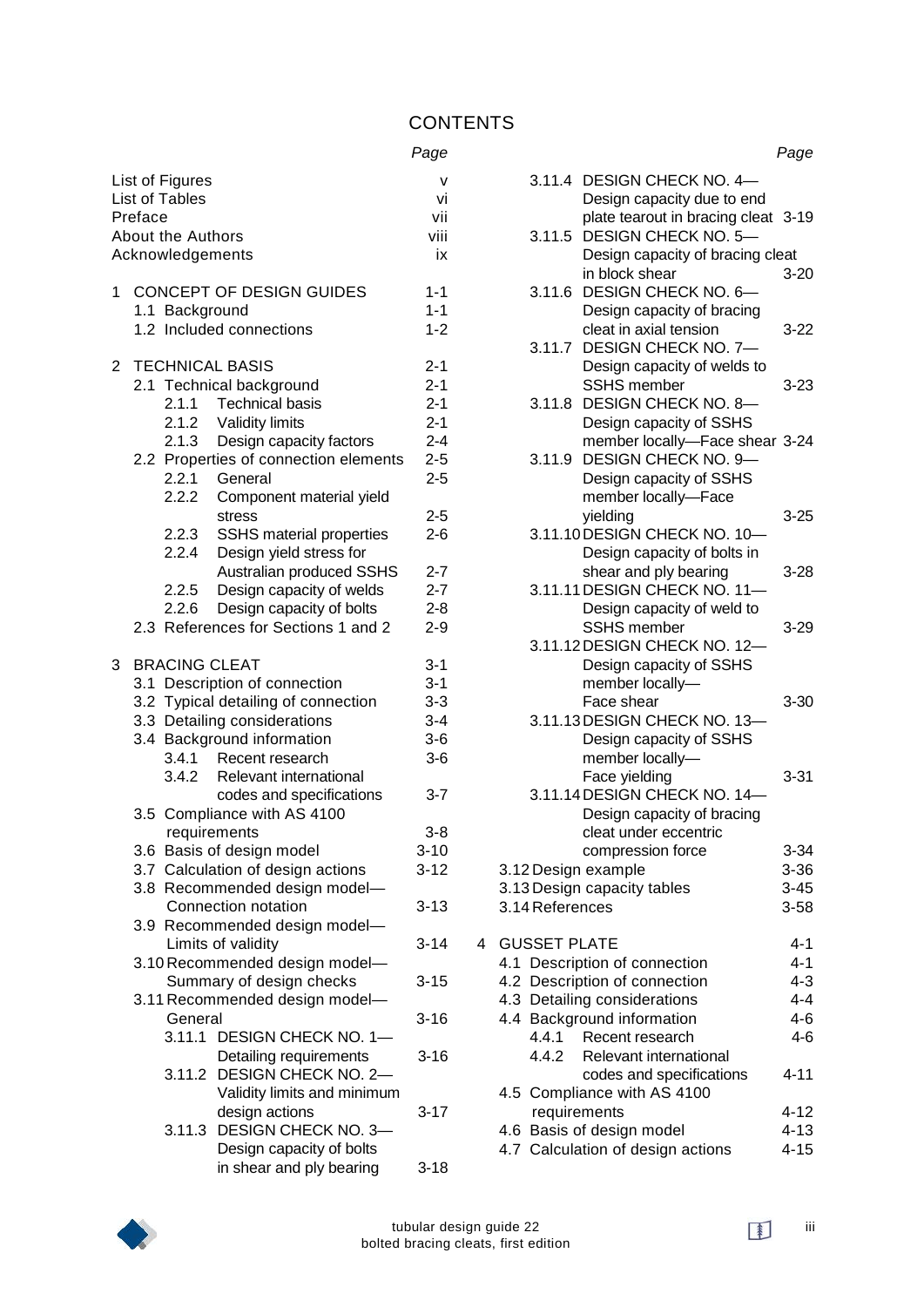|         |                                                        | Page     |
|---------|--------------------------------------------------------|----------|
|         | 4.8 Recommended design model-                          |          |
|         | Connection notation                                    | $4 - 17$ |
|         | 4.9 Recommended design model-                          |          |
|         | Limits of validity                                     | $4 - 18$ |
|         | 4.10 Recommended design model-                         |          |
|         | Summary of design checks                               | $4 - 20$ |
|         | 4.11 Recommended design model-                         |          |
| General |                                                        | 4-21     |
|         | 4.11.1 DESIGN CHECK NO. 1-                             | 4-21     |
| 4.11.2  | Detailing requirements<br><b>DESIGN CHECK NO. 2-</b>   |          |
|         | Validity limits and minimum                            |          |
|         | design actions                                         | $4 - 22$ |
| 4.11.3  | <b>DESIGN CHECK NO. 3-</b>                             |          |
|         | Design capacity of bolts                               |          |
|         | in shear and bearing                                   | $4 - 23$ |
| 4.11.4  | <b>DESIGN CHECK NO. 4-</b>                             |          |
|         | Design capacity due to end                             |          |
|         | plate tearout in gusset plate                          | $4 - 24$ |
| 4.11.5  | <b>DESIGN CHECK NO. 5-</b>                             |          |
|         | Design capacity of gusset                              |          |
|         | plate in block shear                                   | 4-25     |
| 4.11.6  | DESIGN CHECK NO. 6-                                    |          |
|         | Design capacity of gusset                              |          |
| 4.11.7  | plate in axial tension<br>DESIGN CHECK NO. 7-          | $4 - 29$ |
|         | Design capacity of bolts in                            |          |
|         | shear and ply bearing                                  | 4-30     |
| 4.11.8  | <b>DESIGN CHECK NO. 8-</b>                             |          |
|         | Design capacity of gusset                              |          |
|         | under eccentric compression                            |          |
|         | force                                                  | 4-31     |
| 4.11.9  | <b>DESIGN CHECK NO. 9-</b>                             |          |
|         | Design capacity of gusset                              |          |
|         | plate-critical section yield                           | $4 - 34$ |
|         | 4.11.10 DESIGN CHECK NO. 10-                           |          |
|         | Design capacity of welds to                            |          |
|         | SSHS supporting member<br>4.11.11 DESIGN CHECK NO. 11- | $4 - 35$ |
|         | Design capacity of SSHS                                |          |
|         | member locally-Face shear 4-37                         |          |
|         | 4.11.12 DESIGN CHECK NO. 12-                           |          |
|         | Design capacity of SSHS                                |          |
|         | member locally-Chord face                              |          |
|         | yielding                                               | 4-38     |
|         |                                                        |          |
|         |                                                        |          |

|   |                                                                            | Page     |
|---|----------------------------------------------------------------------------|----------|
|   | 4.11.13 DESIGN CHECK NO. 13-<br>Design capacity of SSHS<br>member locally- |          |
|   | Punching shear                                                             | $4 - 41$ |
|   | 4.12 Design example                                                        | $4 - 42$ |
|   | 4.13 Design capacity tables                                                | $4 - 48$ |
|   | 4.14 References                                                            | $4 - 49$ |
| 5 | <b>CLEAT PLATE ASSEMBLY</b>                                                | $5 - 1$  |
|   | 5.1 Description of connection                                              | $5 - 1$  |
|   | 5.2 Typical detailing of connection                                        | $5 - 4$  |
|   | 5.3 Detailing considerations                                               | $5-5$    |
|   | 5.4 Background information                                                 | $5 - 7$  |
|   | Recent research<br>5.4.1                                                   | $5 - 7$  |
|   | 5.4.2 Recommendations<br>5.5 Compliance with AS 4100                       | $5-9$    |
|   | requirements                                                               | $5 - 12$ |
|   | 5.6 Basis of design model                                                  | $5 - 14$ |
|   | 5.7 Calculation of design actions                                          | $5 - 15$ |
|   | 5.8 Recommended design model-                                              |          |
|   | Connection notation                                                        | $5 - 16$ |
|   | 5.9 Recommended design model-<br>Limits of validity                        | $5 - 17$ |
|   | 5.10 Recommended design model-                                             |          |
|   | Summary of design checks<br>5.11 Recommended design model-                 | $5 - 18$ |
|   | General                                                                    | $5 - 19$ |
|   | 5.11.1 DESIGN CHECK NO. 1-                                                 |          |
|   | Detailing requirements                                                     | $5 - 19$ |
|   | 5.11.2 DESIGN CHECK NO. 2-                                                 |          |
|   | <b>Validity limits</b>                                                     | $5 - 20$ |
|   | 5.11.3 DESIGN CHECK NO. 3-                                                 |          |
|   | Design capacity of cleat plate                                             |          |
|   | assembly under eccentric                                                   |          |
|   | compression force                                                          | $5 - 21$ |
|   | 5.12 Design example                                                        | 5-24     |
|   | 5.13 Design capacity tables                                                | $5 - 28$ |
|   | 5.14 References                                                            | $5 - 35$ |
| 6 | NOTATION AND ABBREVIATIONS                                                 | 6-1      |
|   | <b>APPENDICES</b>                                                          |          |
|   | A-Limcon design example output                                             | 7-1      |
|   | <b>B-ASI Design Guide 22</b>                                               |          |
|   | Comment form                                                               | 8-1      |

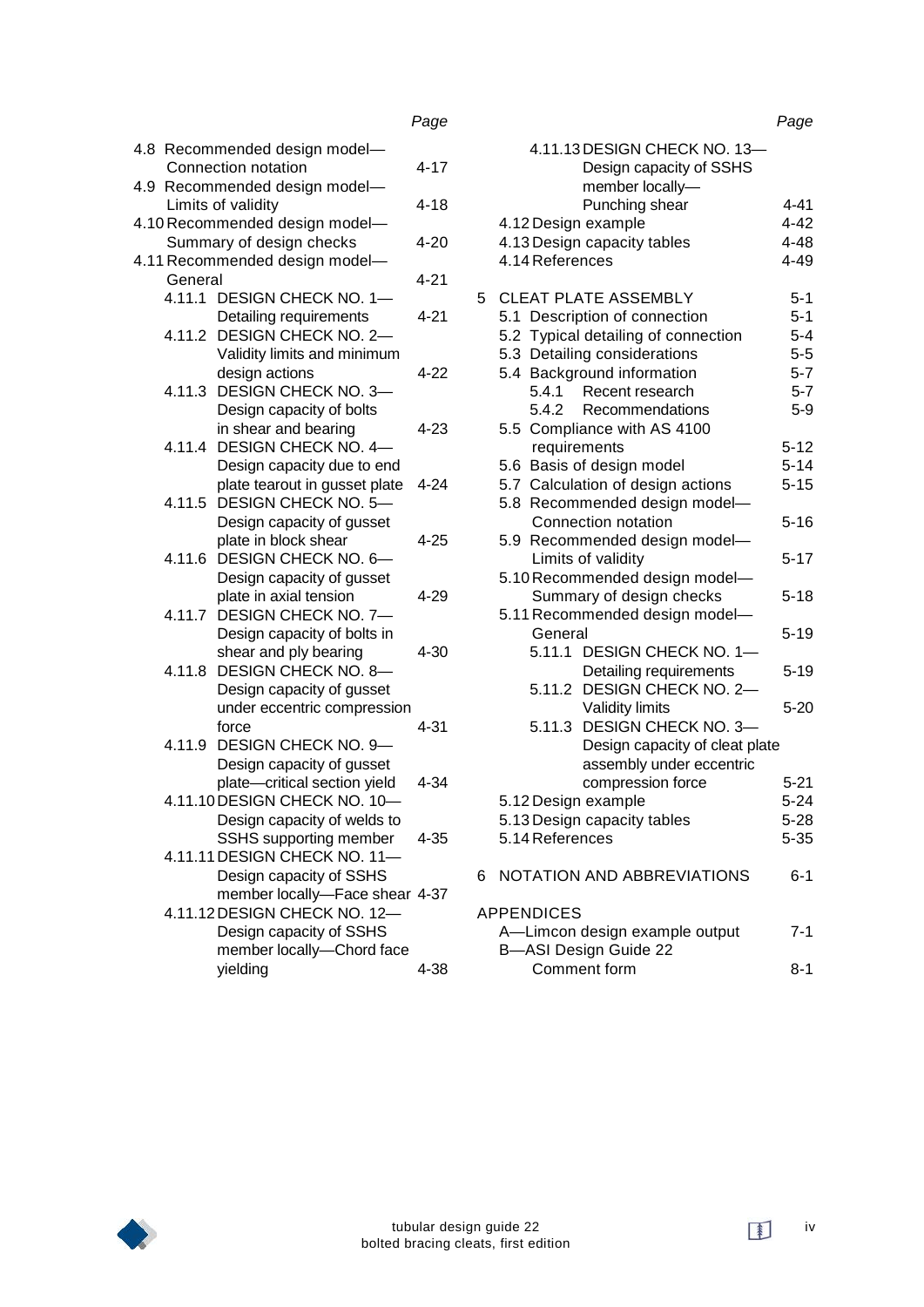# LIST OF FIGURES

# *Page*

| Figure 1.1 | Connections included in this<br>Design Guide           | $1 - 2$  |
|------------|--------------------------------------------------------|----------|
| Figure 2.1 | Definition of element width                            |          |
|            | for RHS flanges                                        | $2 - 3$  |
| Figure 3.1 | Configuration of bracing cleat                         | $3 - 1$  |
| Figure 3.2 | Bracing cleat slotted through                          |          |
|            | <b>SSHS</b> supporting member                          | 3-2      |
| Figure 3.3 | Single and double line of                              |          |
|            | bolts to single bracing cleat                          |          |
|            | connected to face of support:                          |          |
|            | CHS, SHS and RHS members 3-3                           |          |
| Figure 3.4 | Single and double line of                              |          |
|            | bolts to single bracing cleat                          |          |
|            | slotted through support: CHS,                          |          |
|            | <b>SHS and RHS members</b>                             | 3-3      |
| Figure 3.5 | Edge distances for bolt holes                          | $3 - 5$  |
| Figure 3.6 | Eccentricities at cleats                               | $3 - 8$  |
| Figure 3.7 | Design actions at connection 3-12                      |          |
| Figure 3.8 | Notation for bracing cleat design                      |          |
|            | model                                                  | $3 - 13$ |
|            | Figure 3.9 Detailing of bolt holes in                  |          |
|            | bracing cleat                                          | $3 - 19$ |
|            | Figure 3.10 End plate block shear areas                |          |
|            | in bracing cleat component                             | $3 - 21$ |
|            |                                                        |          |
|            | Figure 3.11 Effective length of cleat                  |          |
|            | assembly                                               | $3 - 35$ |
|            |                                                        |          |
|            | Figure 3.12 Design example                             |          |
|            | configuration                                          | $3 - 36$ |
|            | Figure 3.13 Assumed cleat assembly                     |          |
|            | dimensions                                             | $3 - 44$ |
| Figure 4.1 | Typical configurations of                              |          |
|            | gusset plates                                          | $4 - 1$  |
| Figure 4.2 | Gusset plate slotted through                           |          |
|            | <b>SSHS</b> member                                     | $4 - 2$  |
| Figure 4.3 | Single and double line of                              |          |
|            | bolts to single bracing cleat                          |          |
|            | connected to gusset plate:                             |          |
|            | CHS, SHS and RHS members 4-3                           |          |
| Figure 4.4 | Edge distances for bolt holes                          | 4-5      |
| Figure 4.5 | Examples of critical sections                          |          |
|            | for design model checks on                             |          |
|            | gusset plates                                          | $4 - 7$  |
| Figure 4.6 | Whitmore effective width                               |          |
|            | concept                                                | 4-8      |
| Figure 4.7 | Assignment of Whitmore                                 |          |
|            | sections on gusset plate                               |          |
|            | with 2 bolt connections                                | 4-8      |
| Figure 4.8 | Connection forces with and                             |          |
|            | without noding eccentricity                            | 4-9      |
| Figure 4.9 |                                                        |          |
|            | Generic gusset plate                                   | $4 - 10$ |
|            | configurations<br>Figure 4.10 Eccentricity at cleat to |          |

|                          |                                                                                                                  | Page     |
|--------------------------|------------------------------------------------------------------------------------------------------------------|----------|
|                          | Figure 4.11 Connection forces with and<br>without noding eccentricity<br>Figure 4.12 Design actions for multiple | $4 - 15$ |
|                          | brace members connected<br>to single gusset plate<br>Figure 4.13 Notation for gusset plate                       | $4 - 16$ |
|                          | connection                                                                                                       | $4 - 17$ |
|                          | Figure 4.14 Definition of gusset plate<br>edge buckling parameters                                               | $4 - 19$ |
|                          | Figure 4.15 Minimum edge distances<br>for bolt holes in gusset plate                                             | $4 - 24$ |
|                          | Figure 4.16 End plate block shear areas<br>in connection component                                               | 4-26     |
|                          | Figure 4.17 Corner tearout failure mode<br>in gusset plates                                                      | $4 - 27$ |
|                          | Figure 4.18 Definition of Whitmore<br>section for bracing                                                        |          |
|                          | connection to gusset plate<br>Figure 4.19 Effective length of cleat                                              | 4-30     |
|                          | plate assembly<br>Figure 4.20 Assumed critical section                                                           | 4-33     |
|                          | for gusset plate<br>Figure 4.21 Gusset plate weld design                                                         | $4 - 34$ |
|                          | actions<br>Figure 4.22 Design example                                                                            | 4-36     |
|                          | configuration                                                                                                    | $4 - 42$ |
|                          | Figure 4.23 Derived geometric<br>parameters for design                                                           | $4 - 43$ |
| Figure 5.1               | example<br>Typical configurations of                                                                             |          |
| Figure 5.2               | cleat plate assemblies<br>Typical forked cleat plate                                                             | $5 - 1$  |
|                          | assembly                                                                                                         | $5 - 2$  |
| Figure 5.3               | Generic cleat plate assembly<br>and modelling of cleat-to-                                                       |          |
| Figure 5.4               | qusset connection<br>Single and double line of                                                                   | $5 - 3$  |
|                          | bolts to cleat assembly                                                                                          | 5-4      |
| Figure 5.5<br>Figure 5.6 | Edge distances for bolt holes<br>Gusset plate connection                                                         | $5-6$    |
|                          | configurations                                                                                                   | 5-8      |
| Figure 5.7               | Eccentricities of single<br>cleat plate assembly                                                                 | 5-12     |
| Figure 5.8               | <b>Eccentricity of forked</b><br>cleat plate assembly                                                            | 5-13     |
| Figure 5.9               | Design actions considered                                                                                        |          |
|                          | at the connection<br>Figure 5.10 Notation for cleat plate                                                        | $5 - 15$ |
|                          | assembly design model                                                                                            | 5-16     |
|                          | Figure 5.11 Effective length of cleat<br>assembly                                                                | 5-22     |

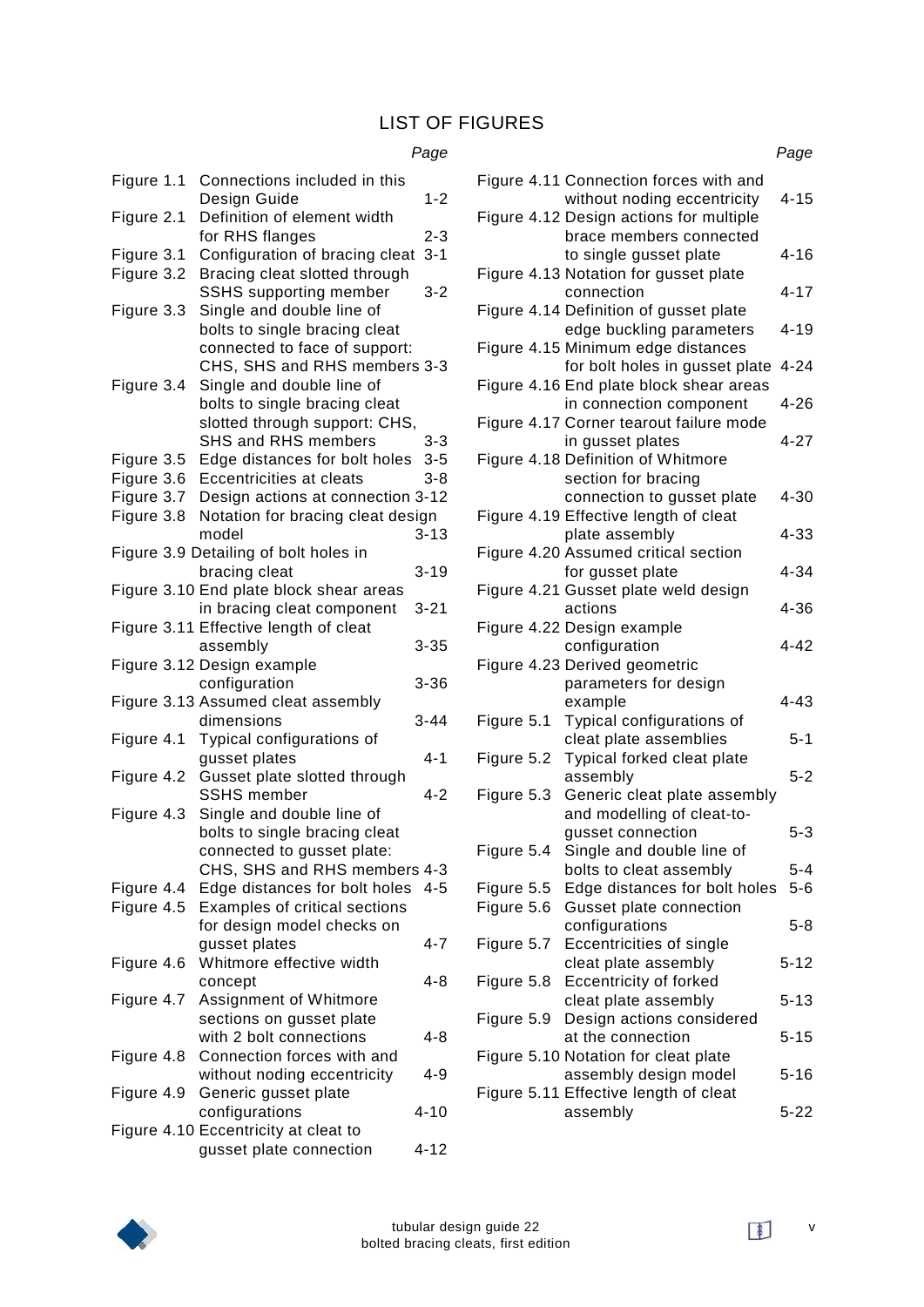|                                      | Page     |                                            | Page |
|--------------------------------------|----------|--------------------------------------------|------|
| Figure 5.12 Details and behaviour of |          | Figure 5.14 Cleat assembly dimensions 5-27 |      |
| forked cleat plate model             | $5 - 23$ | Figure 5.15 Standardised cleat plate       |      |
| Figure 5.13 Design example           |          | assembly                                   | 5-28 |
| configuration                        | $5-24$   |                                            |      |

# LIST OF TABLES

### *Page*

| Table 2.1 Rationalised validity limits for                          |          |
|---------------------------------------------------------------------|----------|
| SSHS bracing connections<br>Table 2.2 Section slenderness limits to | 2-2      |
| AS 4100 and Eurocode 3                                              | 2-3      |
| Table 2.3 Section slenderness limits to                             |          |
| Eurocode 3 for design grades                                        |          |
| $(f_y)$ 250, 350 and 450 MPa                                        | $2 - 4$  |
| Table 2.4 Minimum plate material                                    |          |
| properties to AS/NZS 3678                                           | 2-5      |
| Table 2.5 Strength of flat bars to                                  |          |
| AS/NZS 3679.1 Grade 300                                             | 2-6      |
| Table 2.6 Minimum SSHS material                                     |          |
| properties to AS/NZS 1163                                           | 2-6      |
| Table 2.7 Design yield stress for SSHS                              |          |
| related failure modes for SSHS                                      |          |
| to AS/NZS 1163                                                      | $2 - 7$  |
| Table 2.8 Strength limit state design                               |          |
| capacities of equal leg fillet welds                                |          |
| per unit length Category SP, $\phi = 0.8$ ,                         |          |
| $k_r$ = 1.0, material thickness $\geq 3$ mm                         | $2 - 7$  |
| Table 2.9 Strength limit state high strength                        |          |
| structural bolts 8.8/S, 8.8/TB, 8.8/TF                              |          |
| bolting categories $(f_{\text{uf}} = 830 \text{ MPa})$              | 2-8      |
| Table 3.1 Rationalised validity limits for                          |          |
| bracing cleat connection                                            | 3-14     |
| Table 3.13.1(a) Bracing cleat axial design                          |          |
| capacity - 'small' CHS -                                            |          |
| Grade 250                                                           | $3 - 46$ |
| Table 3.13.1(b) Bracing cleat axial design                          |          |
| capacity - 'large' CHS -                                            |          |
| Grade 250                                                           | $3 - 47$ |
| Table 3.13.2(a) Bracing cleat axial design                          |          |
| capacity - 'small' CHS -                                            |          |
| Grade 350                                                           | $3 - 48$ |
| Table 3.13.2(b) Bracing cleat axial design                          |          |
| capacity - 'large' CHS -                                            |          |
| Grade 350                                                           | 3-49     |

|                                                                                                        | Page     |
|--------------------------------------------------------------------------------------------------------|----------|
| Table 3.13.3(a) Bracing cleat axial design<br>capacity - 'small' SHS -                                 |          |
| Grade 350<br>Table 3.13.3(b) Bracing cleat axial design                                                | $3 - 50$ |
| capacity - 'large' SHS -<br>Grade 350                                                                  | $3 - 51$ |
| Table 3.13.4(a) Bracing cleat axial design<br>capacity - 'small' SHS -                                 |          |
| Grade 450<br>Table 3.13.4(b) Bracing cleat axial design                                                | $3 - 52$ |
| capacity - 'large' SHS -<br>Grade 450                                                                  | 3-53     |
| Table 3.13.5(a) Bracing cleat axial design<br>capacity - 'small' RHS -                                 |          |
| Grade 350<br>Table 3.13.5(b) Bracing cleat axial design                                                | 3-54     |
| capacity - 'large' RHS -<br>Grade 350                                                                  | 3-55     |
| Table 3.13.6(a) Bracing cleat axial design<br>capacity - 'small' RHS -                                 |          |
| Grade 450<br>Table 3.13.6(b) Bracing cleat axial design                                                | $3 - 56$ |
| capacity - 'large' RHS -<br>Grade 450                                                                  | $3 - 57$ |
| Table 4.1 Rationalised validity limits for<br>gusset plate connection                                  | 4-18     |
| Table 4.2 Definition of gusset plate edge<br>buckling parameters                                       | 4-19     |
| Table 4.3 Gusset plate slenderness values<br>Rationalised validity limits<br>Table 5.1                 | $4 - 22$ |
| for cleat plate assembly                                                                               | $5 - 17$ |
| Table 5.13.1(a) Cleat plate assembly - 'small' -                                                       | $5 - 29$ |
| axial compression capacity $\phi N_{\rm conn}$<br>Table 5.13.1(b) Cleat plate assembly - 'large' -     |          |
|                                                                                                        | $5 - 30$ |
| axial compression capacity $\phi N_{\rm conn}$<br>Table 5.13.2(a) Cleat plate assembly $-$ 'small' $-$ |          |
| axial tension capacity $\phi N_{\text{conn}}$                                                          | $5 - 32$ |
| Table 5.13.2(b) Cleat plate assembly - 'large' -                                                       |          |
| axial tension capacity $\phi N_{\text{conn}}$                                                          | $5 - 33$ |